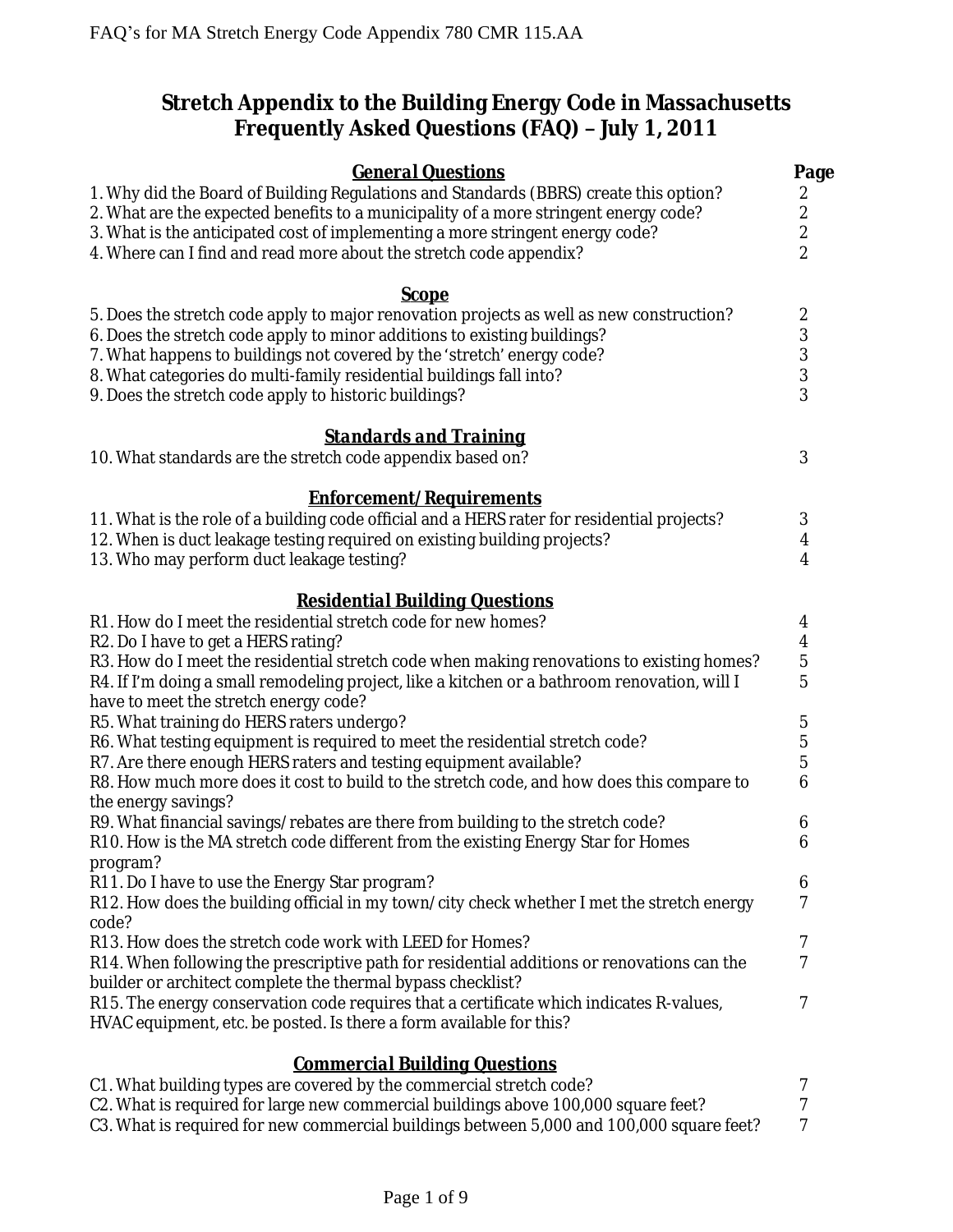| C4. What is required of small new commercial buildings, below 5,000 square feet?        |  |
|-----------------------------------------------------------------------------------------|--|
| C5. How are commercial renovations handled by the stretch code?                         |  |
| C6. How are new commercial buildings with special energy needs handled?                 |  |
| C7. How do the benefits and costs of the stretch code standards compare to the baseline |  |
| energy code?                                                                            |  |
| C8. How does the stretch code work with LEED buildings?                                 |  |
| C9. Does the stretch code require 3% renewable electricity or solar panels?             |  |
|                                                                                         |  |

## **General Questions**

#### **1.** *Why did the Board of Building Regulations and Standards (BBRS) create this option?*

MGL Chapter 169 requires that a municipality seeking to be a Green Community adopt an advanced energy conservation code for buildings. In order to meet the requirement of MGL c. 169, the BBRS, along with the state's energy and environmental agencies, collaborated with regional and national code experts to develop one 'stretch code' that is consistent across the state.

#### **2.** *What are some of the expected benefits to a municipality of a more stringent energy code?*

The stretch code allows municipalities to take meaningful action on energy use and climate change; it will likely yield cost savings for local residents and businesses, and will increase design and construction firm competitiveness in the growing green building marketplace.

#### **3.** *What are the anticipated costs of the stretch code?*

Construction costs are estimated to rise approximately \$3,000 for a typical single family home, and by 1% to 3% of total costs for commercial buildings. However, after energy cost savings on heating and electricity are included, these higher performance standards should\* save money. In addition, the state's electric and gas utilities provide financial incentives that further reduce the upfront costs of high performance buildings.

\*For example, a residential home purchased with a 30-year mortgage would typically result in net savings to the homeowner in the first year due to energy bill savings that are larger than the increase in mortgage payments from construction and financing costs. Case studies of commercial buildings utilizing the improvements on which the commercial code changes are based

s Sanat cha cod den la egut a<del>ge <u>shftp://www.marchaiss.gov/AT de p</u>s://dps://dps</del> <mark>íßttludtid@M1thenbendiffessh</mark>ide.<br><sup>2</sup> Stretch code 2-page summary: <u>http://www.mass.gov/Eeops/d</u> have shown paybacks of 1 to 2 years, when i**ncluded on the benefits si**de.

## ocs/dps/inf/stretch\_code\_overview\_jun05\_09.pdf **4.** *Where can I find and read more about the stretch code appendix?*

The stretch code appendix language is freely available on the Massachusetts BBRS website,<sup>1</sup> along with a 2-page summary<sup>2</sup> of the code and other explanatory documents. In addition the stretch code appendix 780CMR 115.AA can be found with the rest of the Massachusetts energy code in the state bookstore. As the commercial stretch code in particular amends the base energy code, they are best read together. The base energy code is now the International Energy Conservation Code, 2009 edition (IECC 2009).

## **Scope**

#### **5.** *Does the stretch code apply to major renovation projects as well as new construction?*

For commercial buildings: no. For residential buildings: yes. The stretch code has less stringent energy performance requirements for renovations than for new buildings. In addition, those doing additions and renovations have the option of using a simple "prescriptive" path to code compliance. The prescriptive path specifies a set of minimum energy efficiency requirements for different building materials and systems, instead of requiring energy performance modeling and testing. This flexibility is available due to the greater design constraints involved in working with an existing building. Due to the wide variety in types and conditions of commercial buildings, at this time there are no widely-accepted standards for renovating such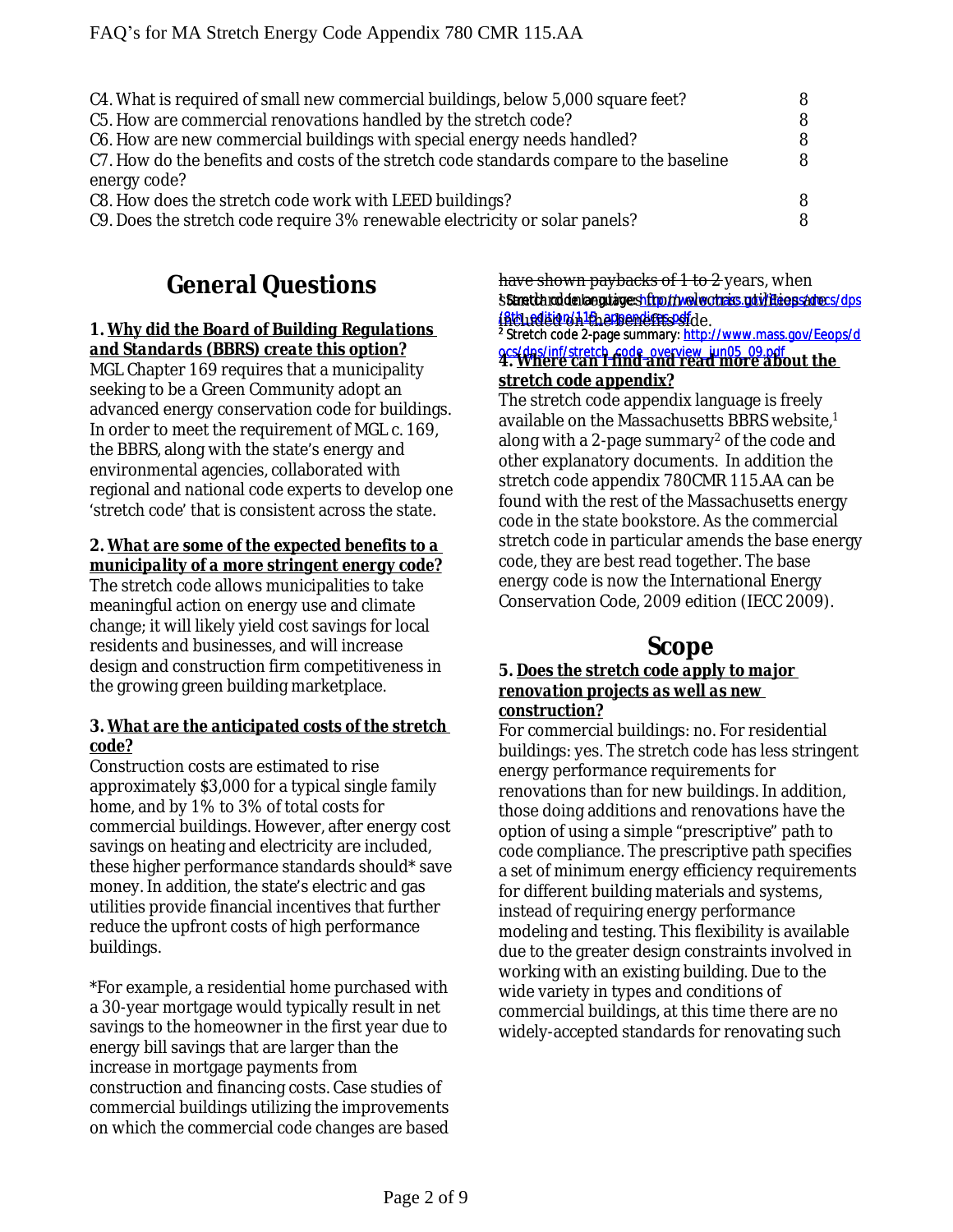buildings, so only new commercial buildings are covered by the stretch code requirements.

#### **6.** *Does the stretch code apply to minor additions to existing buildings?*

Additions to existing buildings that are large enough to require code compliance are treated in the same way as new construction for commercial buildings, and similarly to renovations in residential buildings. In both cases, those doing additions can follow the performance approach to code compliance or a simplified prescriptive path. For residential additions, the prescriptive path is very similar to the base energy code, but also requires the use of a checklist to ensure quality installation of insulation and air sealing, use of Energy Star windows, doors and skylights as appropriate, and tighter duct sealing for new heating and cooling systems.

#### **7.** *What happens to buildings not covered by the stretch code?*

Building types that do not fall under the stretch code scope, such as small commercial buildings under 5,000 sq. ft., will follow the existing base energy code requirements, which is the IECC 2009 with Massachusetts amendments which can be found at: [www.mass.gov/dps](http://www.mass.gov/dps)

#### **8.** *What categories do multi-family residential buildings fall into?*

Residential multi-family buildings that are above 100,000 square feet and at least four stories tall have to follow the same performance path (20% better than the ASHRAE standard 90.1-2007) as other commercial buildings larger than 100,000 square feet. Residential buildings below 100,000 square feet and at least four stories tall are classified with commercial buildings between 5,000 and 100,000 square feet. Multi-family homes with one to three stories of any size fall under the residential stretch code standards. In the rare case of a multi-family building of three stories or less that is larger than 100,000 square feet, the developer may elect to be treated either as a residential or as a commercial building.

#### **9.** *Does the stretch code apply to historic buildings?*

Both the stretch code and the base energy code exempt historic buildings listed in state or

national registers, or designated as a historic property under local or state designation law or survey, or with an opinion or certification that the property is eligible to be listed.

## **Standards**

#### **10.** *What standards are the stretch code appendix based on?*

The residential stretch code is based on the preexisting "Energy Star for Homes"<sup>3</sup> program developed by the federal EPA and Department of Energy, and customized for Massachusetts. This Energy Star program is in turn built upon the Home Energy Rating System (HERS) which is developed and administered by the national Residential Energy Services Network (RESNET). 4

The Commercial stretch code for buildings from 5,000 to 100,000 square feet is based on the International Energy Conservation Code (IECC 2009), which is now the base energy code for Massachusetts, with further improvements derived from the New Buildings Institute (NBI) Core Performance program for commercial buildings (recently revised and published as the Core Energy Code).<sup>5</sup> Above 100,000 square feet commercial buildings are required to show a percentage reduction below ASHRAE 90.1-2007 energy standards.<sup>6</sup> This performance approach is also an option for smaller commercial buildings.

#### **Enforcement/Requirements 11.** *What is the role of a building code official and a HERS rater for residential projects?*

Residential buildings meeting the stretch code through a HERS rating and Energy Star Qualified Homes Thermal Bypass Checklist require independent certification by a HERS rater. The rater will produce a report detailing the energy systems in the building and will provide a HERS index score, together with proof of whether the home qualifies for any federal tax credits. Submission of the HERS report, together with a

<http://www.newbuildings.org/codes.htm>

<sup>3</sup> The Massachusetts New Homes with Energy Star program website is:<http://www.energystarhomes.com/>

<sup>4</sup> The RESNET website is: <http://www.natresnet.org/> <sup>5</sup> The Core energy code is available online at:

<sup>6</sup> The ASHRAE 90.1-2007 standard is readable online in a Java enabled browser at: [http://openpub.realread.com/rrserver/bro](http://openpub.realread.com/rrserver/browser?title=/ASHRAE_1/ashrae_90_1_2007_IP_1280) wser?title=/ASHRAE\_1/ashrae\_90\_1\_2007\_IP\_1280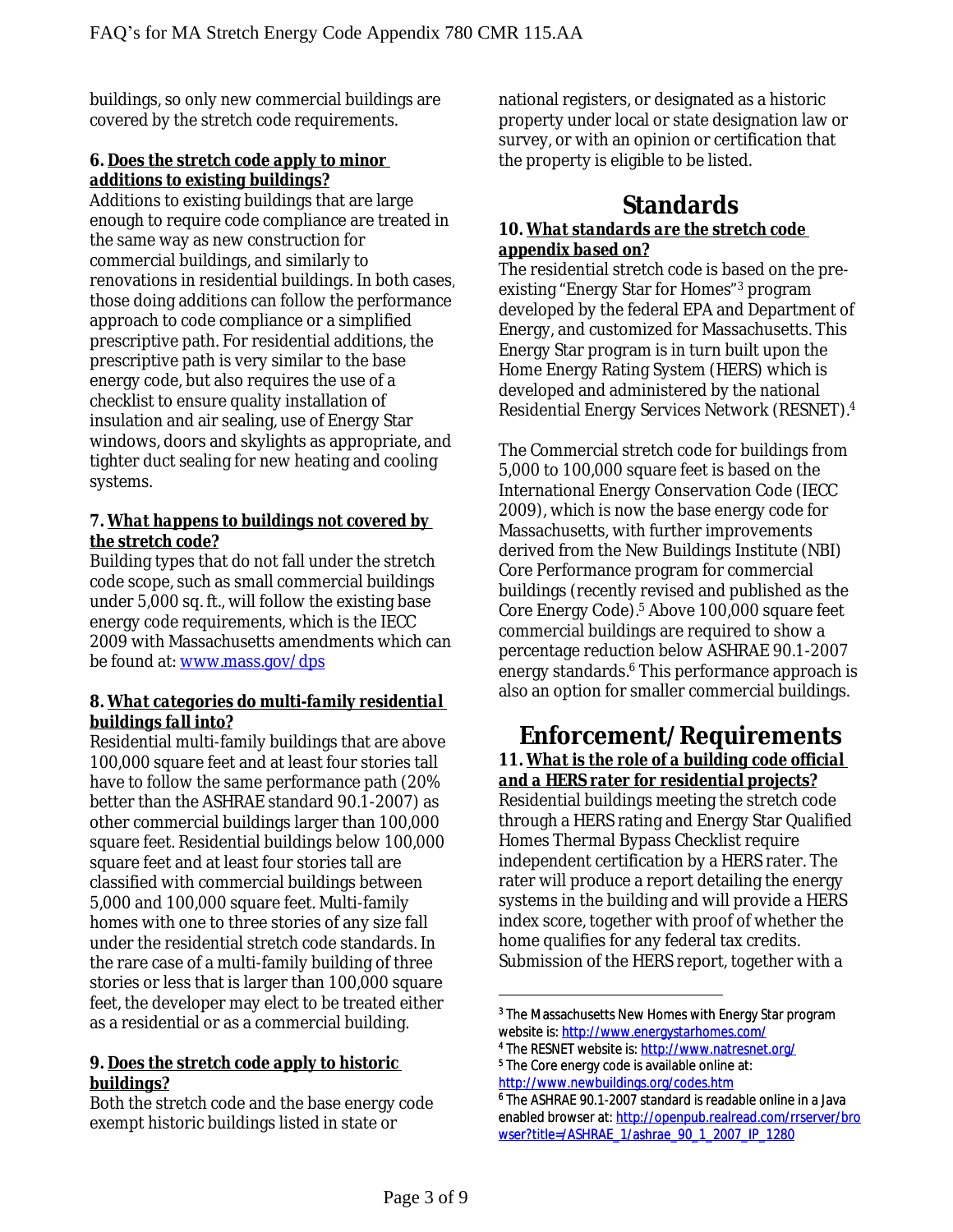completed Energy Star Qualified Homes Thermal Bypass Checklist, are the steps required to demonstrate compliance with the energy portions of the code and must be submitted to the local building inspector prior to receiving a certificate of occupancy. In this way, the local inspector retains their oversight role, but the additional energy requirements do not place a significant additional burden on their time.

#### **12.** *When is duct leakage testing required on existing building projects?*

The general guidance is that any new equipment and duct components, which are added to an existing HVAC system, should be leak tested.

However, this guidance may not be reasonable in certain projects; for example, small additions (under say 400 sq. ft.). In a case like this the cost of leak testing the new supply and return branch runs may be high relative to the cost of the HVAC project. Here the guidance is that if the leak tes ting exceeds 15% of the cost of the HVAC work then leak testing is not required (cost ratio to be submitted to the building official as part of the permit application). Additional guidance, in the absence of cost comparisons, is if the new supply and branch runs tie into existing trunks then leak testing is not required.

If as part of an HVAC system upgrade, a new furnace is installed, then it is reasonable to expect that the new furnace and new duct runs should be tested. This testing should be done prior to connecting the existing trunks, and supply and return branches to the new furnace.

Example A – Enclosing a small rear deck area: A small room that may require only two 7 inch branch runs would NOT require duct testing on the old system or the two new branch runs.

Example B – Finishing an area above a 3 car garage: An area of this size will typically require installing a small main supply, return duct trunk line and multiple branch duct runs. In this case the new work would need to be tested for leakage per the code guidelines.

Typically the easiest way to do this would be to test the new ductwork BEFORE it is tied to the original duct system of the dwelling and prior to enclosure in soffits or sheetrock, which would block access for repairs.

#### **13.** *Who may perform duct leakage testing?*

There is no certification necessary to perform duct leakage testing.

#### **Residential Building Questions R1.** *How do I meet the residential stretch code for new homes?*

For new residential homes including multi-family homes of 3 stories or less, builders essentially follow the 2006 Energy Star for Homes program requirements in Massachusetts, and must show that each unit meets or is below a maximum HERS index score. For new homes greater than 3,000 ft<sup>2</sup> in size the maximum HERS score is  $65$ (similar but not identical to Energy Star Tier 2), for smaller homes less than 3,000 ft<sup>2</sup> the maximum HERS score is 70. In addition, the homes must be inspected using the Energy Star Qualified Homes Thermal Bypass Checklist, and as with the new base energy code, it will likely require duct testing. These inspections ensure that the home is well air-sealed, while the HERS rating ensures that the home is designed to be well insulated with efficient heating, cooling and lighting – all measures that save energy and reduce utility bills. The IECC usually publishes new editions approximately every three years.

#### **R2.** *Do I have to get a HERS rating?*

New homes built under the stretch code must get a HERS rating. Renovations and additions to homes have the option of the HERS rating or a 'prescriptive' approach, whereby specific efficiency measures are required, but no computer modeling is done. The HERS performance-based approach provides an excellent way to ensure that homes are not only well designed, but also well built. As part of the HERS rating, the home will be tested for air leakage and under both the base and the stretch code homes with heating and cooling ducts may also have those tested for leakage. Combined with the Energy Star Qualified Homes Thermal Bypass Checklist, the HERS rater, builder, and building inspector can have confidence that the completed homes really are energy efficient.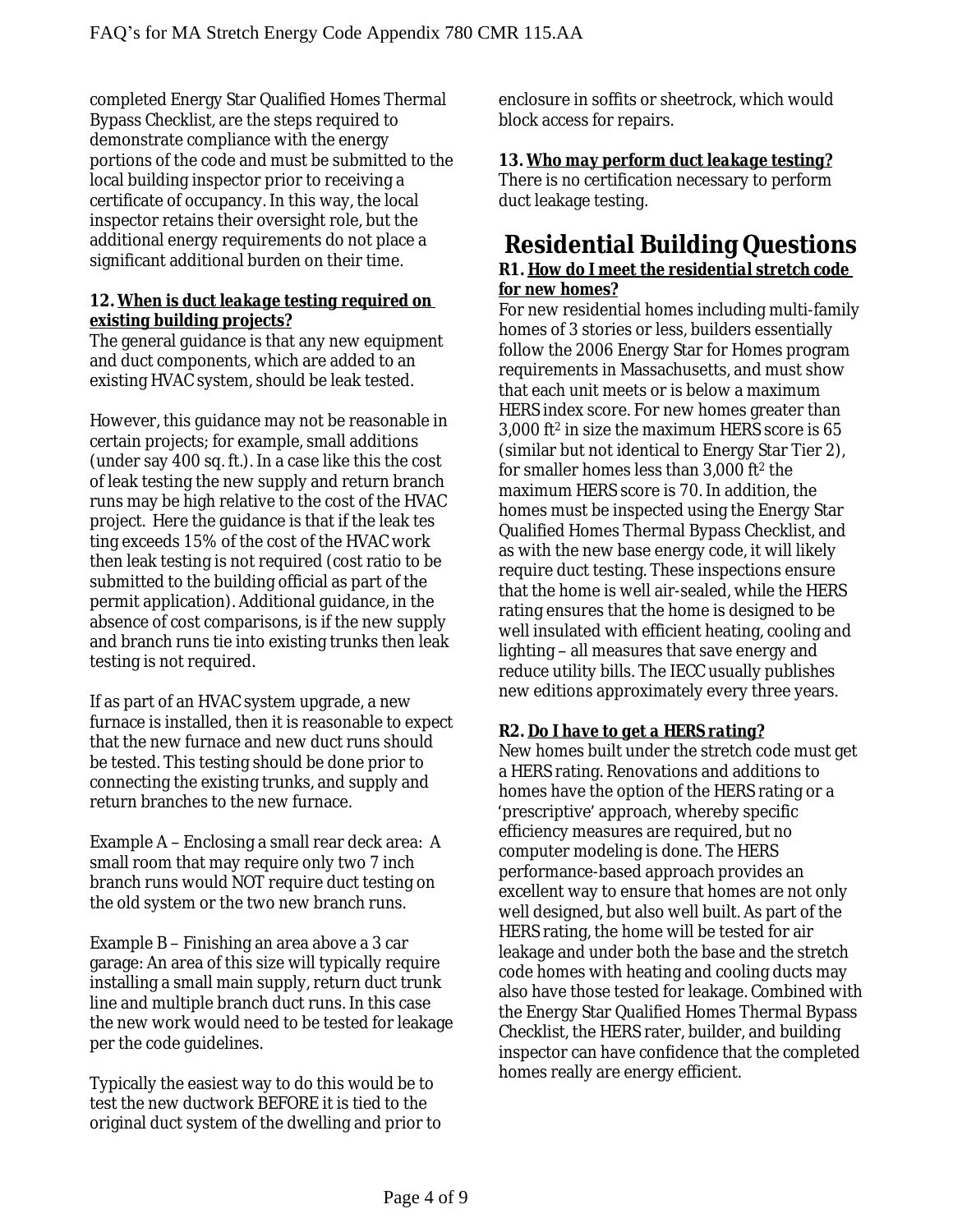#### **R3.** *How do I meet the residential stretch code when making renovations to existing homes?*

Existing homes being renovated or expanded have two choices when it comes to stretch code compliance. The performance option is based on a HERS rating, while the prescriptive option uses the base IECC 2009 energy code, and in addition, requires quality assurance with Energy Star Qualified Homes Thermal Bypass Checklist and the use of Energy Star 5.0 (Version 3) for windows, doors, and skylights where replacements are made. If the prescriptive option is chosen, then code must be met for the systems that are being replaced. This means that adding a new efficient boiler does not require changing the windows, and adding wall and attic insulation does not require modifying the basement – although it may often make sense to combine measures where doing so is cost-effective.

Choosing to follow the HERS rating approach used by new construction often makes sense when doing a whole house renovation. While using the same HERS approach as new homes, existing homes have an easier standard to meet. The maximum allowable HERS score is 80 for home renovations greater than 2,000 ft<sup>2</sup> and 85 for renovated homes less than 2,000 ft<sup>2</sup>.

#### **R4.** *If I'm doing a small remodeling project, like a kitchen or a bathroom renovation, will I have to meet the stretch energy code?*

If a small renovation involved replacing a couple of windows and opening part of a wall cavity, then those new windows and wall cavity would have to be brought up to the stretch code, just as the plumbing in the kitchen or bathroom being remodeled would have to comply with the plumbing code. However, improving a kitchen or bathroom would not trigger required changes to the rest of the home, such as attic insulation or a new heating system. Only the systems being mo dified have to be brought up to code. Despite not being required, your contractor, utility company, and code official may suggest cost-effective changes (often with tax and rebate incentives to reduce your energy bills) that you may want to consider doing at the same time.

#### **R5.** *What training and certification do HERS raters undergo?*

HERS raters are typically experienced building professionals, who in addition take a week or two week-long intensive training course in residential energy efficiency. After completing the training, learning how to use HERS rating software, and passing a test,<sup>7</sup> new raters must also complete at least 5 ratings with an experienced HERS rater before being able to independently award ratings. In addition to this initial training and certification, HERS raters must be affiliated with a company that is certified as a HERS provider, and is responsible for ongoing code education and quality assurance oversight of the HERS rater's work. The HERS providers also carry liability insurance and allow builders to request a review from a second HERS rater in the rare case of disputes.

#### **R6.** *What testing equipment is required to meet the residential stretch code?*

HERS ratings require testing of the air leakage rate of residential units. In addition, for homes that have forced air heating and central air conditioning systems that have ductwork running outside of the heated portion of a house, a duct leakage test is needed. These tests help calculate how much energy is needed to heat and cool a home and help builders to identify possible problems before a home is completed, when there is still time to fix them cost-effectively.

### **R7.** *Are there enough HERS raters and testing equipment available, and what do they cost?*

In 2008 over 15% of all new homes in Massachusetts were built through the Energy Star for Homes program. In 2009, that climbed to 34% without any noticeable shortages. The majority of these homes used HERS raters and testing equipment to achieve a HERS rating. The growing interest in HERS ratings has led to more building professionals going through HERS training and certification and expanded sales of blower door and duct testing equipment. The Massachusetts Energy Star Homes website now lists several new HERS provider companies,<sup>8</sup> and many more builders as Energy Star Homes partners. There is already in place an active market for HERS raters

<sup>7</sup> More information on the HERS rater test is available here: <http://www.resnet.us/rater/tests/rater.htm>

<sup>8</sup>http://www.energystar.gov/index.cfm?fuseaction=new\_home s\_partners.showStateResults&s\_code=MA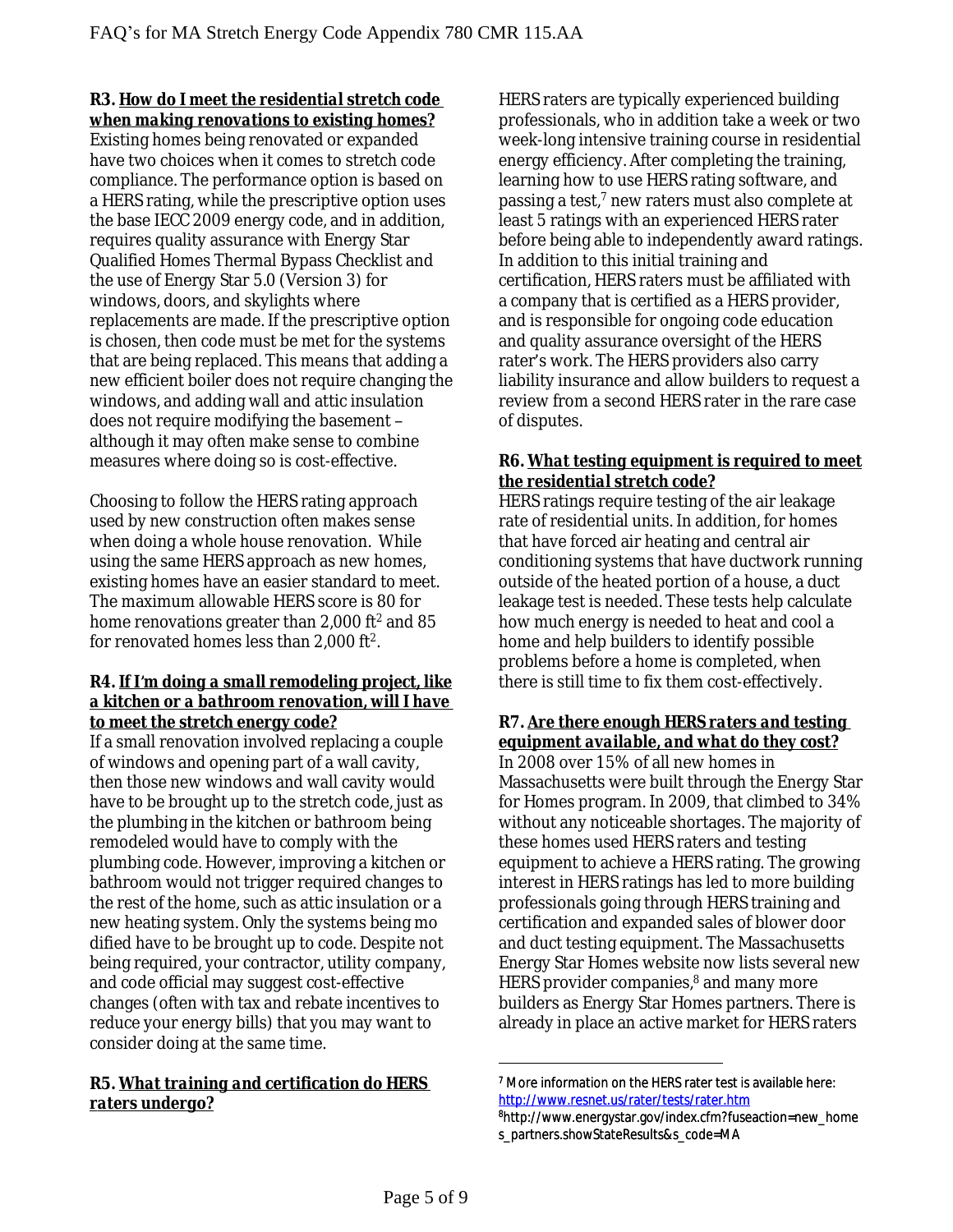and testing equipment, and we don't anticipate demand for HERS raters exceeding the supply.

Costs for HERS ratings currently range from around \$600 to \$1,500 per unit in Massachusetts, and they are also subsidized by the utilitysponsored Energy Star for Homes program. The price variation may reflect differing levels of technical assistance to the builder depending on their needs and preferences.

#### **R8.** *How much more does it cost to build to the stretch code, and how does this compare to the energy savings?*

Data has shown that for new construction, additional first costs are estimated at around \$3,000 for a 2,700 square foot single-family home, including the cost of a HERS rater. This is reduced to about \$1,700 after receipt of \$1,300 in utility rebates, which translates into around \$125 a year when rolled into a 30-year mortgage at 6% interest. But these investments reduce energy bills by about \$500/year, resulting in a potential net annual savings to the homeowner of about \$400. For a larger 4,400 square foot home, the additional costs are higher but so are the energy savings, resulting in a net annual savings of \$1,100.

In the case of renovating a 3-unit urban tripledecker, the minimum additional construction costs for all three units combined relative to meeting the new base energy code is only around \$1,400, while the annual energy savings are over \$130 per year, yielding small but immediate net cash savings to the unit owners. Larger annual savings could be achieved by more aggressive energy efficiency improvements, but the stretch code requirements for renovations are modest.<sup>9</sup>

#### **R9.** *What financial savings/rebates are there from building to the stretch code?*

The stretch code is designed to allow builders to maximize use of the Energy Star Homes program with its full range of training, support and financial incentives. A new home with a HERS

rating of 65 or less currently qualifies for \$1,250 from the Energy Star utility sponsors, and additional rebates are available for installing high efficiency heating and cooling equipment, appliances and lighting. The utility companies also provide \$650 to partially or fully cover the cost of hiring a HERS rater to work with the builder.

For existing home renovations there are tax credits for the homeowner as well as the same utility incentives on efficient equipment, appliances, and windows. There are also major incentives available to add insulation and reduce air leakage in existing homes, through the MassSave program sponsored by the gas and electric utility companies. <sup>10</sup>

#### **R10.** *How is the MA stretch code different from the existing Energy Star for Homes program?*

The Energy Star for Homes program is a voluntary program for home builders. In Massachusetts it is currently administered by ICF International on behalf of the major electric utilities in the state, and has over two hundred builders enrolled.<sup>11</sup> The program accounted for 15% of all new homes in Massachusetts in 2008 and 34% in 2009. There are currently 3 tiers to the Energy Star program. The stretch code essentially makes the 2006-2010 Energy Star program requirements mandatory in any adopting municipality, and sets a specific minimum HERS index rating of 65 or 70 based on size for new homes, and less strict requirements for renovations.

#### **R11.** *Do I have to use the Energy Star program?*

The Energy Star Homes program is strongly recommended, but not required. It is also going through a transition from Energy Star v2.0 to E nergy Star v2.5 and ultimately v3.0. Residential builders in stretch code communities will be required to get a HERS rating for new homes and the utility funded programs can help offset the cost of this rating. In the case of renovation or additions to existing buildings builders may i nstead utilize the prescriptive option – using only Energy Star qualified new windows, doors and

<sup>9</sup> Separate documents are available that summarize the detailed cost-benefit analysis that has been undertaken to help set the appropriate level of energy efficiency for the stretch code. These calculations do not include substantial financial incentives available both from utilities in Massachusetts and through federal tax credits (see next question).

<sup>10</sup> http://www.masssave.com/residential/

<sup>11</sup>http://www.energystar.gov/index.cfm?fuseaction=new\_hom es\_partners.showAreaResults&s\_code=MA&msa\_id=all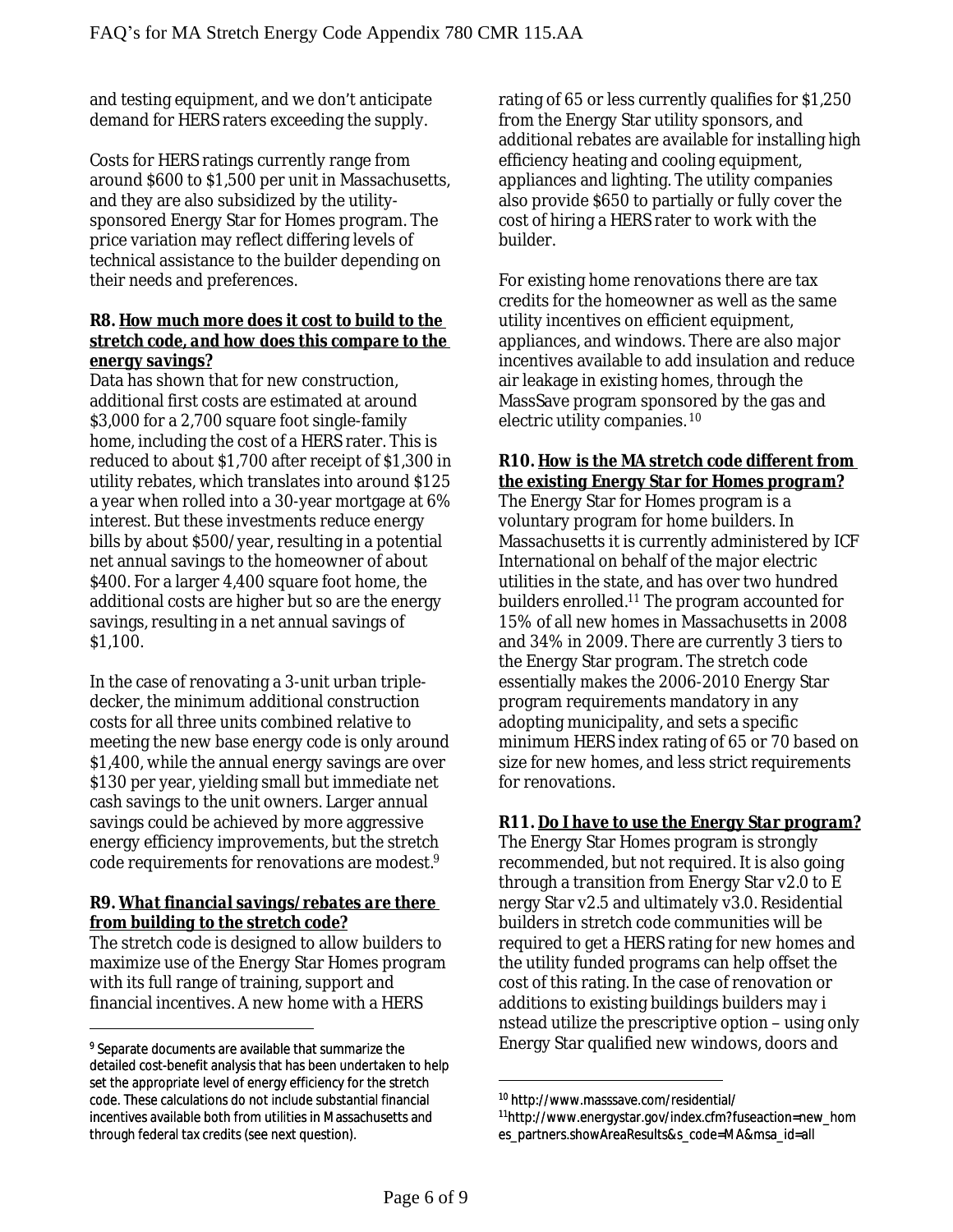skylights and carefully sealing ducts that are outside the heated space if installing new heating

technical assistance that are offered we recommend that builders participate in the Energy Star Homes program, but it is not mandatory.

#### **R12.** *How does the building official in my town/city check whether I met the stretch energy code?*

For several years, under both the 7<sup>th</sup> edition and the 8<sup>th</sup> edition base energy code in Massachusetts it has been possible to show code compliance by achieving a HERS rating and/or Energy Star Homes certification, and submitting a copy of the HERS report and Energy Star paperwork to the local building code official to demonstrate this. The stretch code expands the use of this existing code compliance option to all residential construction.

#### **R13.** *How does the stretch code work with LEED for Homes?*

LEED for Homes is a voluntary residential green building program that includes a significant energy efficiency component. The mandatory energy and atmosphere requirements of the LEED for Homes program are the minimum Energy Star Home requirements of a HERS 85 rating and a completed Energy Star Qualified Homes Thermal Bypass Checklist. Homes can then gain additional points for achieving a lower HERS score. Because LEED for Homes and the stretch code share the same HERS and Energy Star underpinnings they are fully compatible.

#### **R14.** *When following the prescriptive path for residential additions or renovations can the builder or architect complete the thermal bypass checklist?*

Yes. They do have to sign to say that the relevant measures were checked in the field. A HERS rater is needed only if a HERS rating is needed or to go through the Energy Star Homes program (primarily for new construction and gut retrofits).

# **R15.** *The energy conservation code requires*

# *available for this?*

Yes. The following form, created by building officials, is provided as a sample that meets this requirement: [Residential Energy Compliance](http://www.mass.gov/eopss/docs/dps/inf/Residential%20Energy%20Compliance%20Certificate%20v.2.pdf)  [Certificate.](http://www.mass.gov/eopss/docs/dps/inf/Residential%20Energy%20Compliance%20Certificate%20v.2.pdf)

#### **Commercial Building Questions C1.** *What building types are covered by the commercial stretch code?*

New buildings, and new additions to existing buildings covered by the commercial energy code, that are greater than  $5,000$  ft<sup>2</sup> in size are covered by the stretch code appendix. New commercial buildings smaller than 5,000 square feet, as well as renovation to existing commercial buildings, are exempt from the stretch code and remain covered by the base energy code.

#### **C2.** *What is required for large new commercial buildings above 100,000 square feet?*

slykights and careful posted. R-values and careful posted. *there if the slycing certification* and consider the slot of the slot of the slot of the slot of the slot of the slot of the slot of the slot of the slot of the The designed energy use in large commercial buildings is required to be at least 20% below the use expected based on the energy modeling standards contained in ASHRAE 90.1 2007,<sup>12</sup> which is the latest version of the national model code for commercial buildings. This is determined by computer modeling of the building energy use, taking into account factors such as air sealing, insulation, efficiency of the cooling and heating systems, and lighting design. Builders have the flexibility to choose the set of energy efficiency features they prefer, as long as modeling shows that overall these features yield the required 20% reduction relative to the base ASHRAE 90.1-2007.

#### **C3.** *What is required for new commercial buildings between 5,000 and 100,000 square feet?*

Builders of such buildings have two choices. First, they can use the same modeling approach as buildings larger than  $100,000$  ft<sup>2</sup>, and show that the expected energy use is at least 20% below the code requirements of ASHRAE 90.1 2007. Alternatively, they can choose a set of "prescriptive" requirements for particular efficiency measures, based on the new base energy code for commercial buildings (IECC 2009 Ch.5), supplemented by enhancements taken

<sup>12</sup> Specifically: ASHRAE Standard 90.1-2007 Energy Standard for Buildings Except Low-Rise Residential Buildings, Appendix G.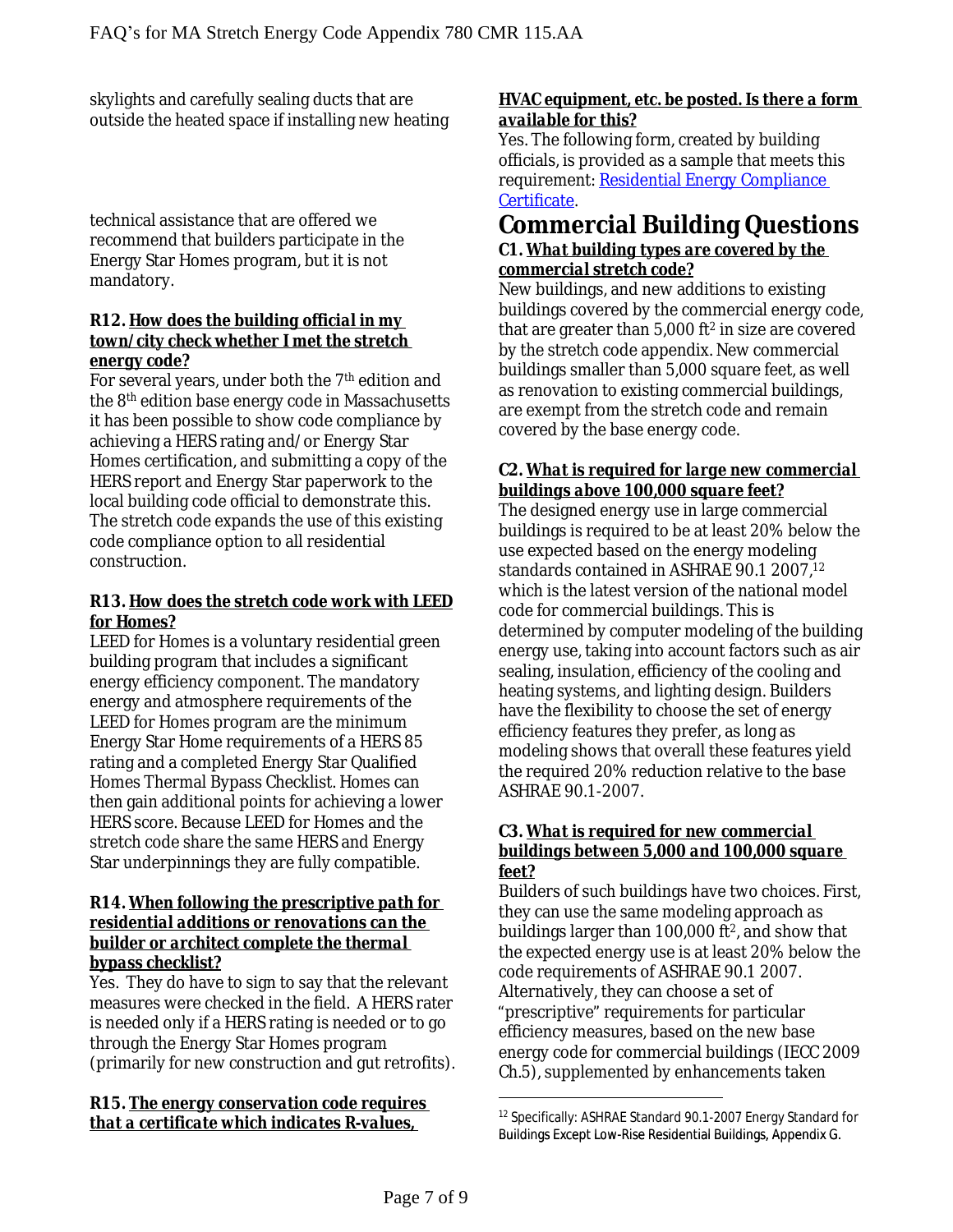from the Core Energy Code developed by the New Buildings Institute (NBI). <sup>13</sup> The Core Energy Code and its precursor the Core Performance Guide are nationally-recognized standards already in use by Massachusetts gas and electric utilities as the basis for providing financial incentives to commercial building developers.

#### **C4.** *What is required of small new commercial buildings, below 5,000 square feet?*

Such buildings are exempt from the Stretch Code requirements.

#### **C5.** *How are commercial renovations handled by the stretch code?*

Commercial renovations are exempt from the Stretch Code requirements.

#### **C6.** *How are new commercial buildings with special energy needs handled?*

Supermarkets, laboratories, and warehouses **above 40,000** ft<sup>2</sup> must meet the performance modeling requirements of the stretch code that apply to regular commercial buildings greater than 100,000 square feet. Because these buildings often have large and unusual energy loads developers are likely to model their energy usage as a standard design practice, so meeting the standard of 20% below ASHRAE 90.1-2007 via energy modeling should not require a new compliance approach.

Supermarkets, laboratories, and warehouses **below 40,000** ft<sup>2</sup> are exempt from the stretch code requirements, but must still meet the base energy code. Other specialty buildings can apply to the Mass. BBRS for waivers based on evidence that they have unusual energy loads, and that they are not typically built using energy modeling.

#### **C7.** *How do the benefits and costs from the commercial stretch code standards compare to the baseline code?*

Case studies of specific buildings by Massachusetts utility companies National Grid and NSTAR show that the savings in reduced energy costs far exceed the greater initial construction costs. If the costs are included in a mortgage, then owners would see immediate cash-flow savings. Moreover, the utilities offer generous incentives that make the efficiency improvements even more profitable. For example, on one mid-sized office building in Leominster, Mass, the additional cost was \$101,000, while the annual energy savings were \$27,600, for a four year payback. But the utility energy efficiency program provided a rebate of \$66,600, reducing the initial cost to \$34,000. As a result, the energy savings pay for the extra costs in just over one year. More generally, we anticipate that any additional upfront costs incurred in construction should be recovered from energy savings with a payback after rebates of less than three years.

#### **C8.** *How does the stretch code work with LEED buildings?*

The commercial stretch code has two code compliance pathways. Both of these qualify for LEED new construction points, and require no additional work because of the stretch code. If pursuing the performance approach, then achieving the stretch code standard of 20% below ASHRAE 90.1-2007 uses the same baseline and modeling as the 2009 LEED program and qualifies for 5 out of 19 LEED energy and atmosphere points. Many LEED buildings will go significantly beyond these energy efficiency requirements, in order to obtain additional LEED points. Similarly, meeting the stretch code through the Core Performance-based prescriptive approach qualifies for LEED points.

#### **C9.** *Does the stretch code require 3% renewable electricity or solar panels?*

No – one of three possible options may be chosen under Section 507 of the prescriptive path of the stretch code to meet one of the requirements of the code. One of those three options includes on-site renewable electricity generation. Builders may also choose to meet the commercial stretch code requirements using the 20% better than ASHRAE 90.1-2007 modeling approach. The three options for buildings between 5,000 and 100,000 square feet are:

a) More efficient heating and cooling equipment – widely available and with utility rebates that offset much of the incremental cost.

<sup>&</sup>lt;sup>13</sup> For more information please see the New Buildings Institute press release available here: [http://www.newbuildings.org/do](http://www.newbuildings.org/downloads/press/MAAdoptsStretchCode.pdf) wnloads/press/MAAdoptsStretchCode.pdf